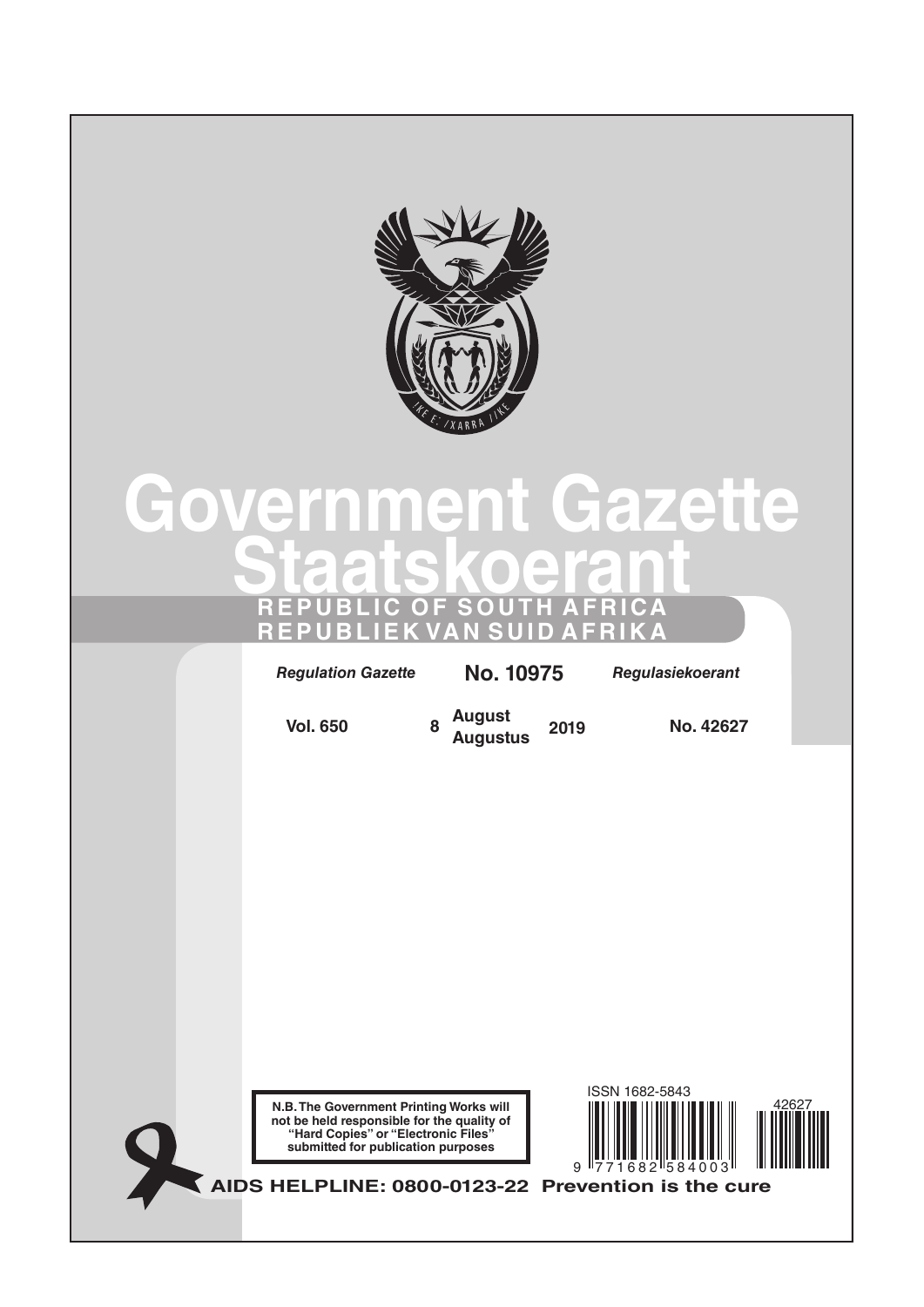This gazette is also available free online at **www.gpwonline.co.za**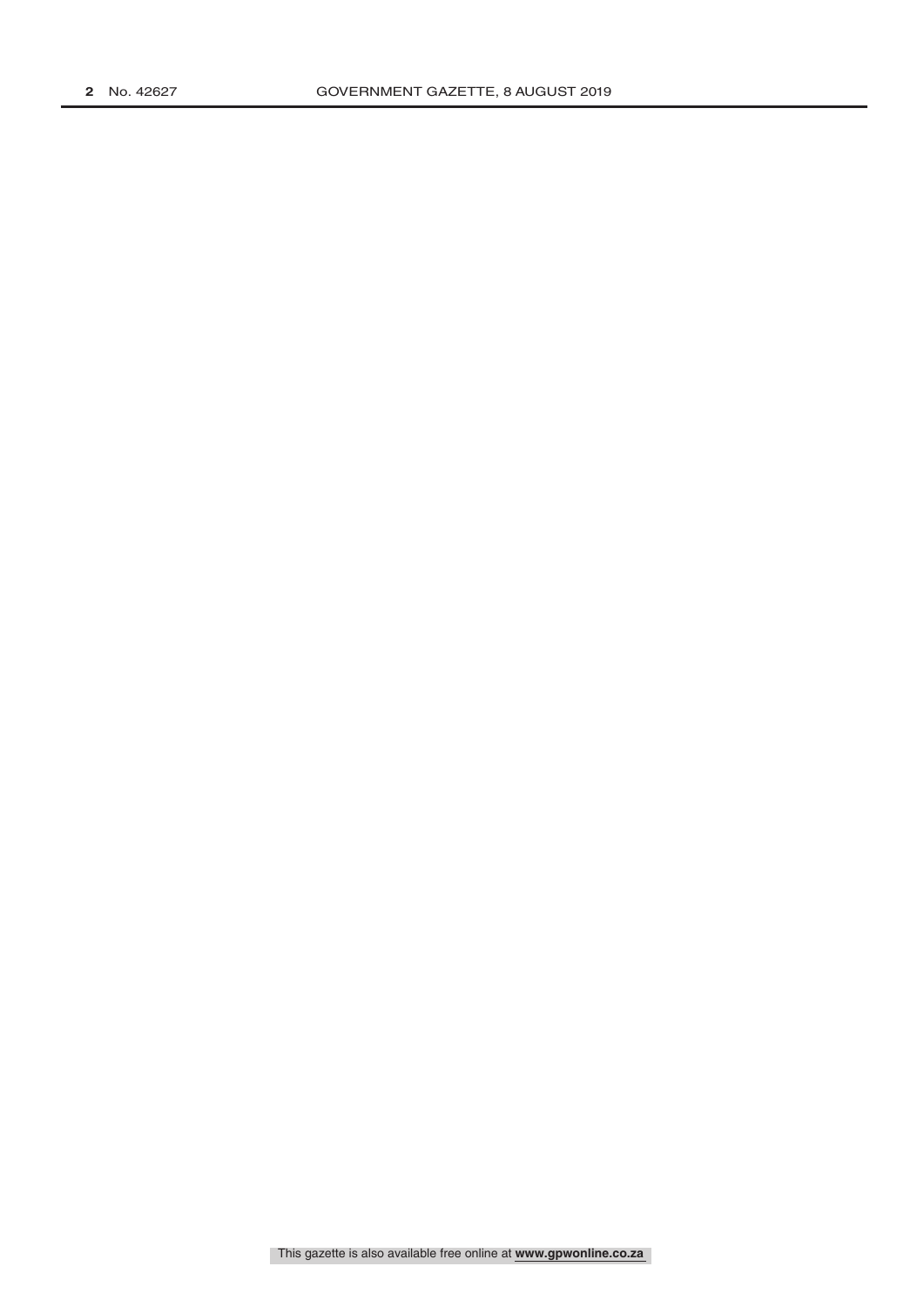## **IMPORTANT NOTICE:**

**The GovernmenT PrinTinG Works Will noT be held resPonsible for any errors ThaT miGhT occur due To The submission of incomPleTe / incorrecT / illeGible coPy.**

**no fuTure queries Will be handled in connecTion WiTh The above.**

#### **Contents**

|         |                                                      | Gazette | Page |
|---------|------------------------------------------------------|---------|------|
| No.     |                                                      | No.     | No.  |
|         | <b>GOVERNMENT NOTICES • GOEWERMENTSKENNISGEWINGS</b> |         |      |
|         | Labour, Department of/ Arbeid, Departement van       |         |      |
| R. 1057 |                                                      | 42627   |      |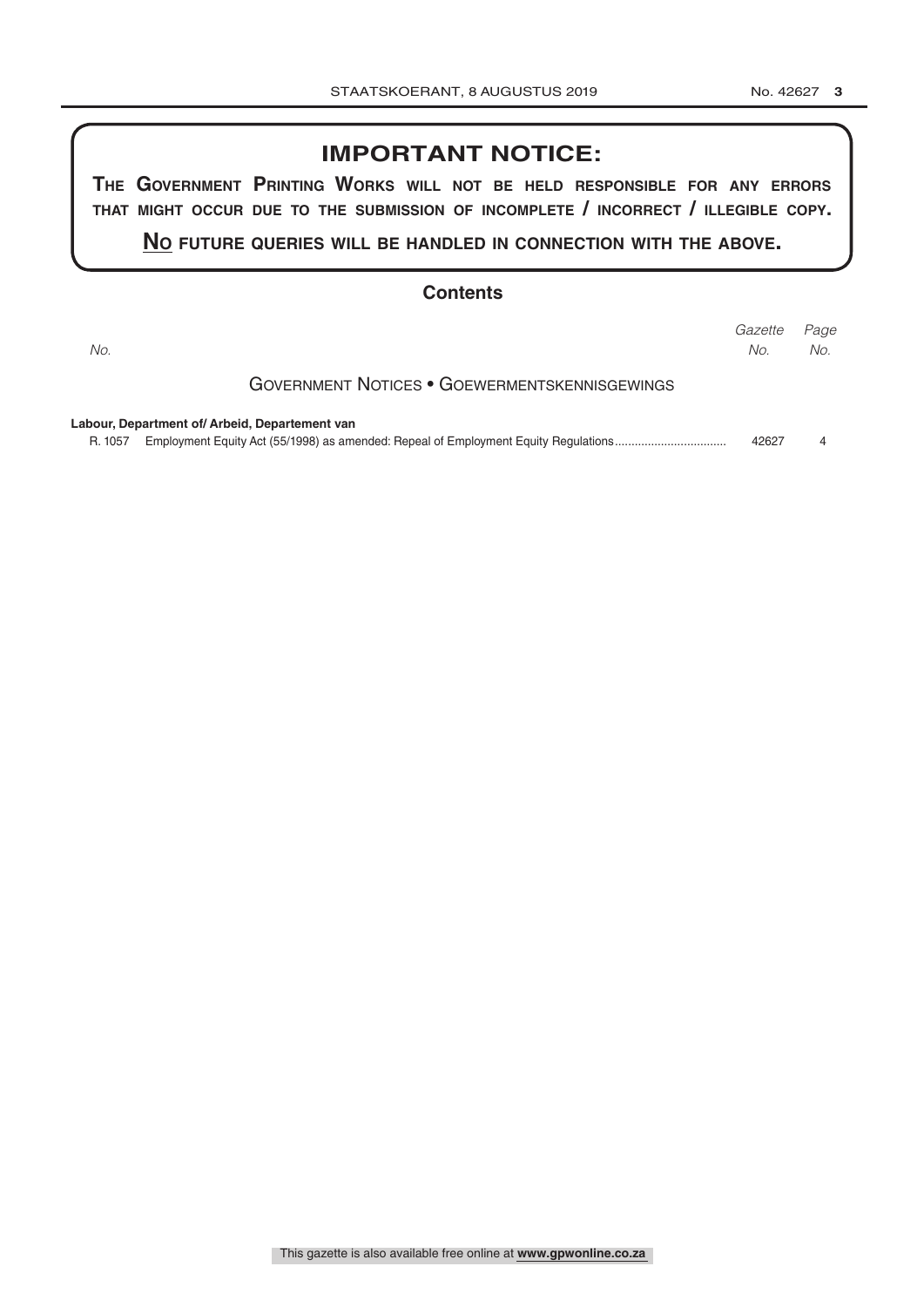# Government Notices • Goewermentskennisgewings

#### **DEPARTMENT OF LABOUR**

**NO. R. 1057 08 AUGUST 2019**

#### EMPLOYMENT EQUITY ACT, 1998 (ACT 55 OF 1998 AS AMENDED)

#### **REPEAL OF EMPLOYMENT EQUITY REGULATIONS**

<sup>I</sup>Thembelani Waltermade Nxesi, Minister of Employment and Labour, in terms of Section 55(1) of the Employment Equity Act, 1998 (Act No 55 of 1998 as amended), and on the advice of the Commission for Employment Equity, hereby repeal and replace the EEA4 Form in the employment equity regulations published in notice R 595 in Government Gazette 37873 of 1 August 2014 in terms of the Employment Equity Act, Act 55 of 1998. This notice will be effective from the date of publication

11 toures oW-- --- ,.\_ f

**MR TW NXESI, MP** MINISTER OF EMPLOYMENT AND LABOUR  $PAS / SO$  120:37AD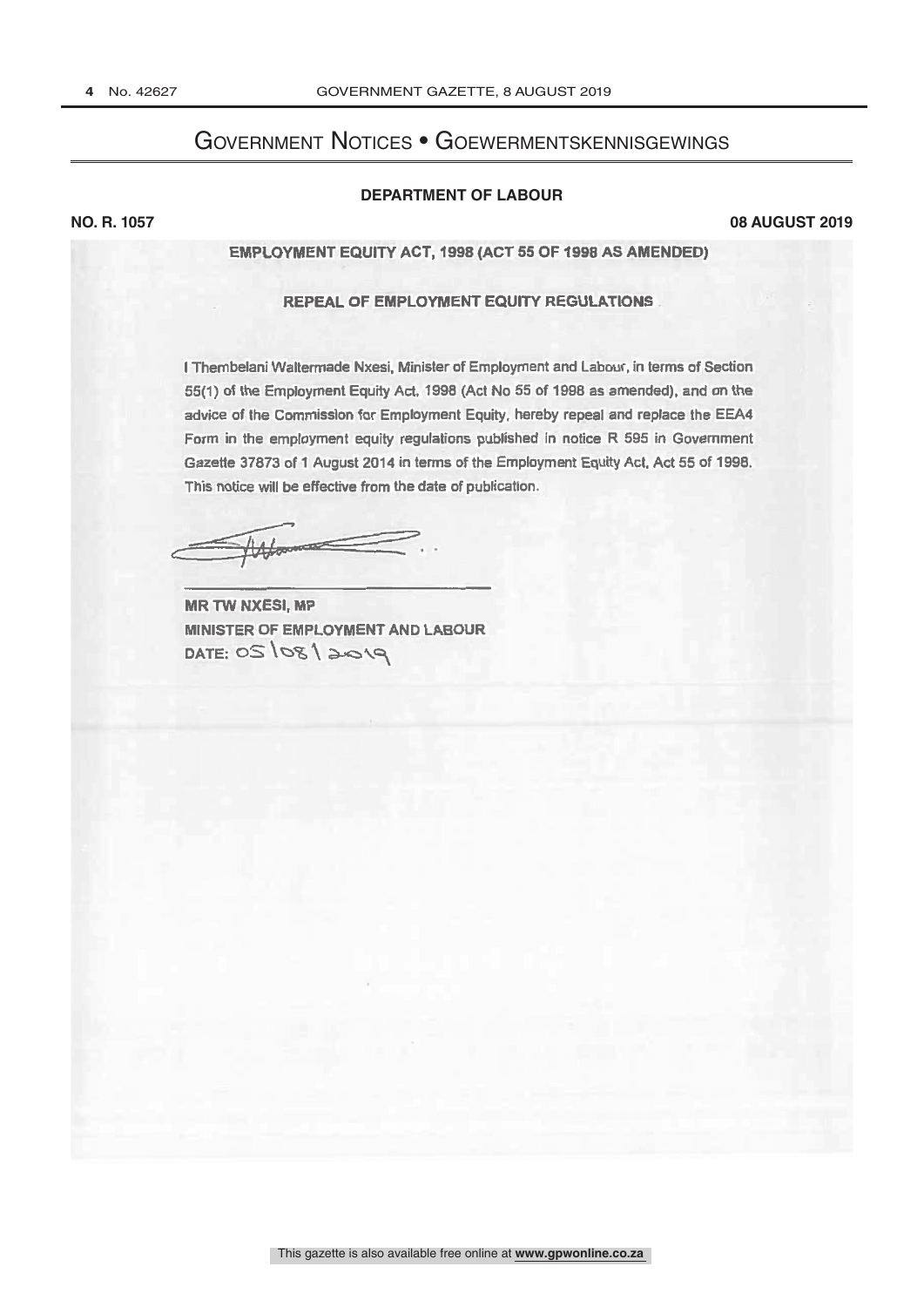| employment & labour<br>Department:                                                     |                                                            |                                                                                   |
|----------------------------------------------------------------------------------------|------------------------------------------------------------|-----------------------------------------------------------------------------------|
| Employment and Labour<br><b>REPUBLIC OF SOUTH AFRICA</b>                               |                                                            | PAGE 1 OF 7<br>EEA4                                                               |
| <b>PLEASE READ THIS FIRST</b>                                                          | <b>SECTION A: EMPLOYER DETAILS &amp; INSTRUCTION</b>       |                                                                                   |
|                                                                                        | Trade name                                                 |                                                                                   |
|                                                                                        | DTI registration name                                      |                                                                                   |
| <b>PURPOSE OF THIS FORM</b>                                                            | DTI registration number                                    |                                                                                   |
|                                                                                        | PAYE/SARS number                                           |                                                                                   |
| This form enables employers to comply                                                  | UIF reference number<br>EE reference number                |                                                                                   |
| with Section 27 (1) of the Employment                                                  | Seta classification                                        |                                                                                   |
| Equity Act 55 of 1998, as amended.                                                     | Industry/Sector                                            |                                                                                   |
| This form contains the format for an                                                   | <b>Bargaining Council</b>                                  |                                                                                   |
| Income Differential Statement to be                                                    | Telephone number                                           |                                                                                   |
| completed by a designated employer<br>and submitted to the Department of               | <b>Postal address</b>                                      |                                                                                   |
| <b>Employment and Labour</b>                                                           | Postal code                                                |                                                                                   |
|                                                                                        | City/Town                                                  |                                                                                   |
| <b>WHO COMPLETES THIS FORM?</b>                                                        | Province                                                   |                                                                                   |
| All designated employers must submit<br>a report in terms of Section 27(1) of the      | <b>Physical address</b>                                    |                                                                                   |
| Employment Equity Act, 55 of 1998 as                                                   | Postal code                                                |                                                                                   |
| amended.                                                                               | City/Town                                                  |                                                                                   |
|                                                                                        | Province                                                   |                                                                                   |
| <b>WHEN SHOULD EMPLOYERS</b>                                                           |                                                            | Details of CEO/Accounting Officer at the time of submitting this report           |
| <b>REPORT?</b>                                                                         | Name and surname                                           |                                                                                   |
| Designated employers must submit                                                       | Telephone number                                           |                                                                                   |
| their report annually at a Department of                                               | Fax number                                                 |                                                                                   |
| Employment and Labour office on the                                                    | Email address                                              | Details of Employment Equity Senior Manager at the time of submitting this report |
| first working day of October for<br>immediate capturing or by 15 January               |                                                            |                                                                                   |
| of the following year for online                                                       | Name and Surname                                           |                                                                                   |
| reporting.                                                                             | Telephone number                                           |                                                                                   |
|                                                                                        | Fax number                                                 |                                                                                   |
| Employers who become designated on                                                     | Email address<br><b>Business type</b>                      |                                                                                   |
| or after the first working day of April but<br>before the first working day of October |                                                            |                                                                                   |
| must submit their Income Differential                                                  | <b>S</b> Private Sector                                    | 》State-Owned Enterprise                                                           |
| Statement on the first working day of                                                  | <b>Mational Government</b>                                 | স্ত Provincial Government                                                         |
| October of the following year.                                                         | <b>Y Local Government</b>                                  | De Educational Institution                                                        |
|                                                                                        | ₹Non-profit Organisation                                   |                                                                                   |
| Online reporting: www.labour.gov.za                                                    |                                                            | Information about the organisation at the time of submitting this report          |
| <b>Helpline: 0860101018</b>                                                            | Number of employees in the                                 | $500$ to 49                                                                       |
| <b>NO FAXED OR E-MAILED REPORTS</b>                                                    | organisation                                               | \$950 to 149                                                                      |
| <b>WILL BE ACCEPTED</b>                                                                |                                                            | ช 150 or more                                                                     |
|                                                                                        | Is your organisation an organ of<br>State?                 | স্থ Yes<br>No ا                                                                   |
|                                                                                        | Is your organisation part of a<br>group / holding company? | ダYes<br>ΛMο                                                                       |
|                                                                                        | If yes, please provide the name.                           |                                                                                   |
|                                                                                        | Is your organisation a public<br>company?                  | ダYes<br>ΛMο                                                                       |
|                                                                                        | Year for which this report is<br>submitted                 |                                                                                   |

 $\mathbf 1$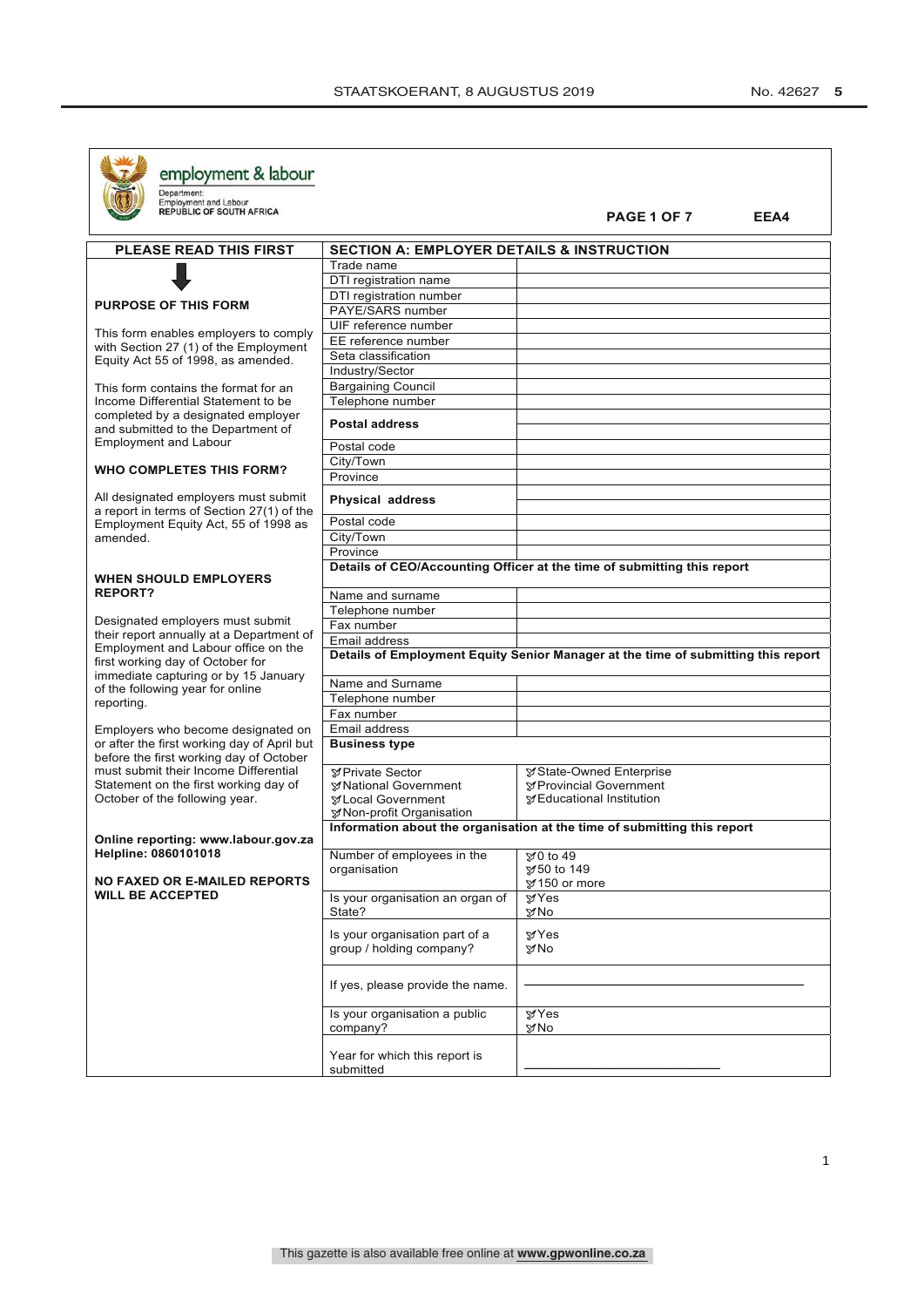$2$  of  $7$ FFA4

#### SECTION B: THE FOLLOWING MUST BE TAKEN INTO CONSIDERATION WHEN COMPLETING THE EEA4 FORMS

- 1. The objective of the EEA4 Form is to collect information for the assessment of the remuneration gap between the highest paid and lowest paid employees and, at the same time, to assess inequalities in remuneration in relation to race and gender in the various occupational levels. It must be noted that the total number of employees in the EEA2 in each occupational level (Workforce profile table 1.1) must be taken into account when completing this form (EEA4).
- 2. All employees (including Foreign Nationals) must be included when completing the EEA4 form in the appropriate space provided in the table below. Temporary employees are employees employed to work for less than three months over a period of 12 months.
- $3<sub>1</sub>$ "Remuneration" means any payment in money or in kind, or both in money and in kind, made or owing to any person in return for that person working for any other person, including the State.
- 4. Remuneration (i.e. fixed and variable remuneration) contained in this form must reflect information of the same employees reflected in the EEA2 Form for the reporting period concerned across all occupational levels. The workforce in terms of race and gender must be exactly the same as the workforce outlined in the EEA2 Form.
- 5. All employees, including Foreign Nationals and temporary employees (i.e. those employees employed to work for less than three months) must be included when completing the EEA4 Form.
- 6. Calculation of remuneration must include a period of twelve months and reflect the same reporting period covered by the EEA2 Form. Where an employee had not worked for a full twelve month period, an amount equivalent to the annual remuneration must be calculated and furnished. For example, the annual equivalent for an employee who worked for three months and earned R30 000 is R120 000 (i.e. (R30 000 / 3) \* 12). All remuneration amounts to be reflected in the table below must be rounded up to the nearest Rand (R) and included as total remuneration (fixed / guaranteed remuneration plus any variable remuneration) that was paid out for each group in terms of population group and gender.
- 7. No blank spaces, commas (,), full stops or decimal points (.) or any other separator should be included when capturing the remuneration information in each of the cells in the table below - for example R7 345 567.6 must be captured as R7345568 with no separators.
- 8. All remuneration (i.e. total cost to company) must be included in the form as annualized fixed / guaranteed remuneration and annualized variable remuneration). The information below provides inclusions and exclusions to consider when completing the EEA4 Form.

#### 8.1 Fixed / Guaranteed remuneration includes:

- a) Salary/wage;
- b) Housing or accommodation subsidy or housing or accommodation received as a benefit in kind;
- c) Travel allowance or provision of a car, except to the extent that the allowance or the car is provided to enable the employee to work as provided for by the Fourth and Seventh Schedules of the Income Tax Act:
- d) Any cash payments made to an employee, except those listed as exclusions in terms of this schedule:
- e) Any other payments in kind received by an employee, except those listed as exclusions in terms of this schedule:
- f) Employer's contributions to medical aid, pension, provident fund or similar benefit funds;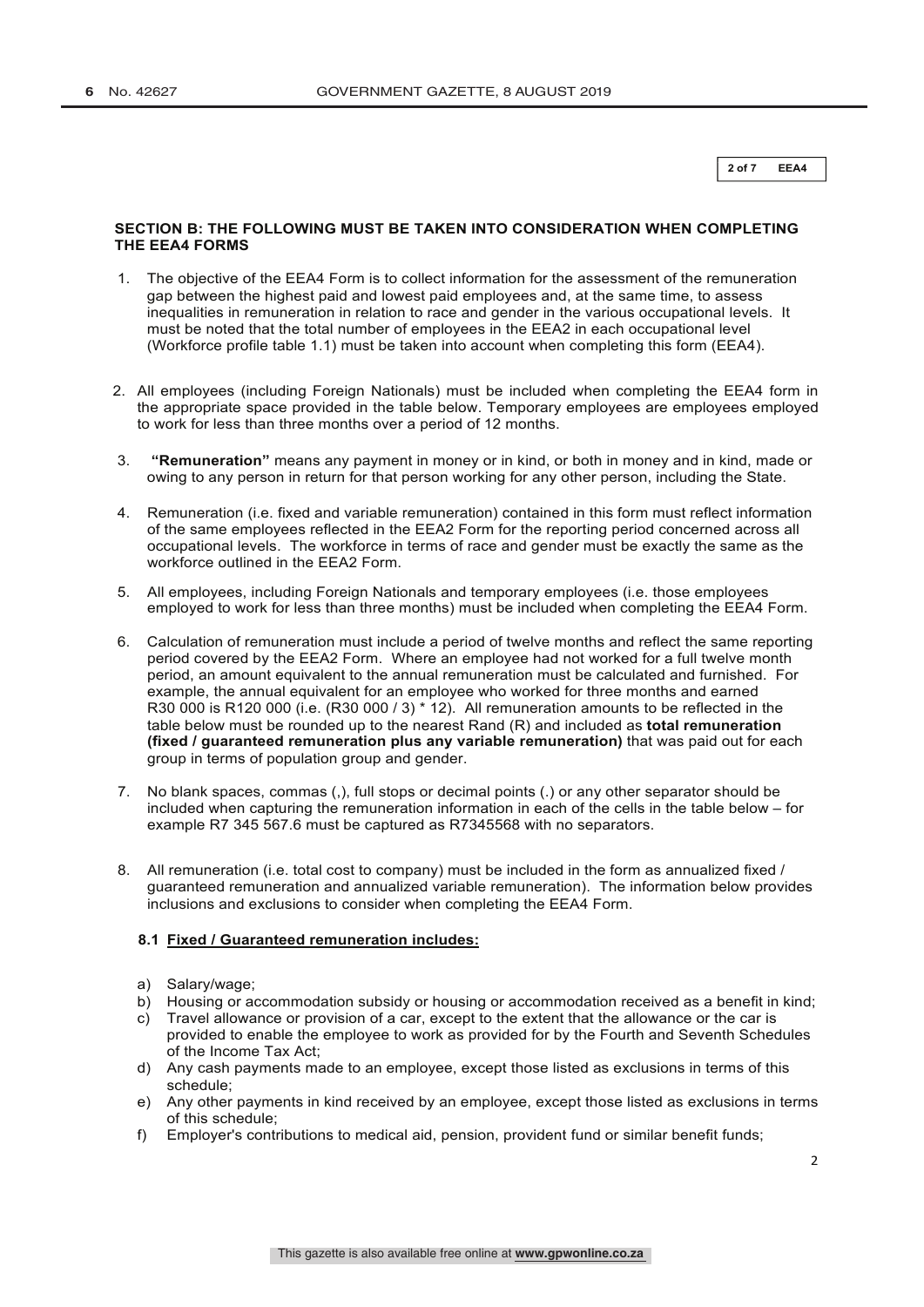#### 3 of 7 **EEA4**

- g) Employer's contributions to income protection, funeral or death benefit schemes; and
- h) Guaranteed (non-discretionary) annual bonus/13<sup>th</sup> cheque.

#### **8.2 Variable remuneration includes:**

- a) Short-term incentives: annual or shorter incentives and (generally) cash performance-based payments, including deferrals (commission schemes are included here);
- b) Long-term incentives: longer than one year, (usually) share-based awards and cash-based settlement that have a vesting period of more than one year must also be included, which may be retention and / or performance-based:
- c) Lump sums in respect of ongoing employment e.g. back pay and leave paid upon termination;
- d) Discretionary payments not related to an employee's hours of work or performance (for example, a retention bonus);
- e) As provided for by the Income Tax Act, the taxable benefit portion of bursaries and scholarships provided to the employee and/or relatives of the employee; and
- f) Dividends included as remuneration by the Fourth Schedule of the Income Tax Act.

#### 8.3 Excluded:

- a) Any allowance, cash payment or payment in kind provided to enable the employee to work (for example, an equipment, tool or similar allowances or the provision of transport or the payment of a transport allowance to enable the employee to travel to and from work);
- b) Gratuities (for example, tips received from customers) and gifts from the employer;
- c) Non-employment related lump sums such as severance pay; and
- d) Dividends not included as remuneration by the Fourth Schedule of the Income Tax Act.

#### **9.** Information and Calculations

Information is required on the number of employees, including persons with disabilities, and the total remuneration in each **occupational level** in terms of the population group and gender in Section C of the EEA4 form.

In addition, remuneration information is required for the lowest paid individual at the lowest occupational level and the remuneration of the highest paid individual is required for each of the other occupational levels in your organisation in terms of population group and gender in Section D of the EEA4 form.

- 9.1 Please provide the remuneration of the employee with the **highest total remuneration** (i.e. fixed/guaranteed and variable remuneration) for each occupational level in terms of population group and gender. Where applicable, information must be provided for both males and females for Africans, Coloureds, Indians, Whites and Foreign Nationals,
- 9.2 Please provide the remuneration of the employee with the lowest total remuneration (i.e. fixed/guaranteed and variable remuneration) for the lowest occupational level in your organisation in terms of population group and gender. Where applicable, information must be provided for both males and females for Africans, Coloureds, Indians, Whites and Foreign Nationals.
- 9.3 Please provide the **average/ mean remuneration**, the **median remuneration** and the remuneration gap as required in Section E of the EEA4 Form.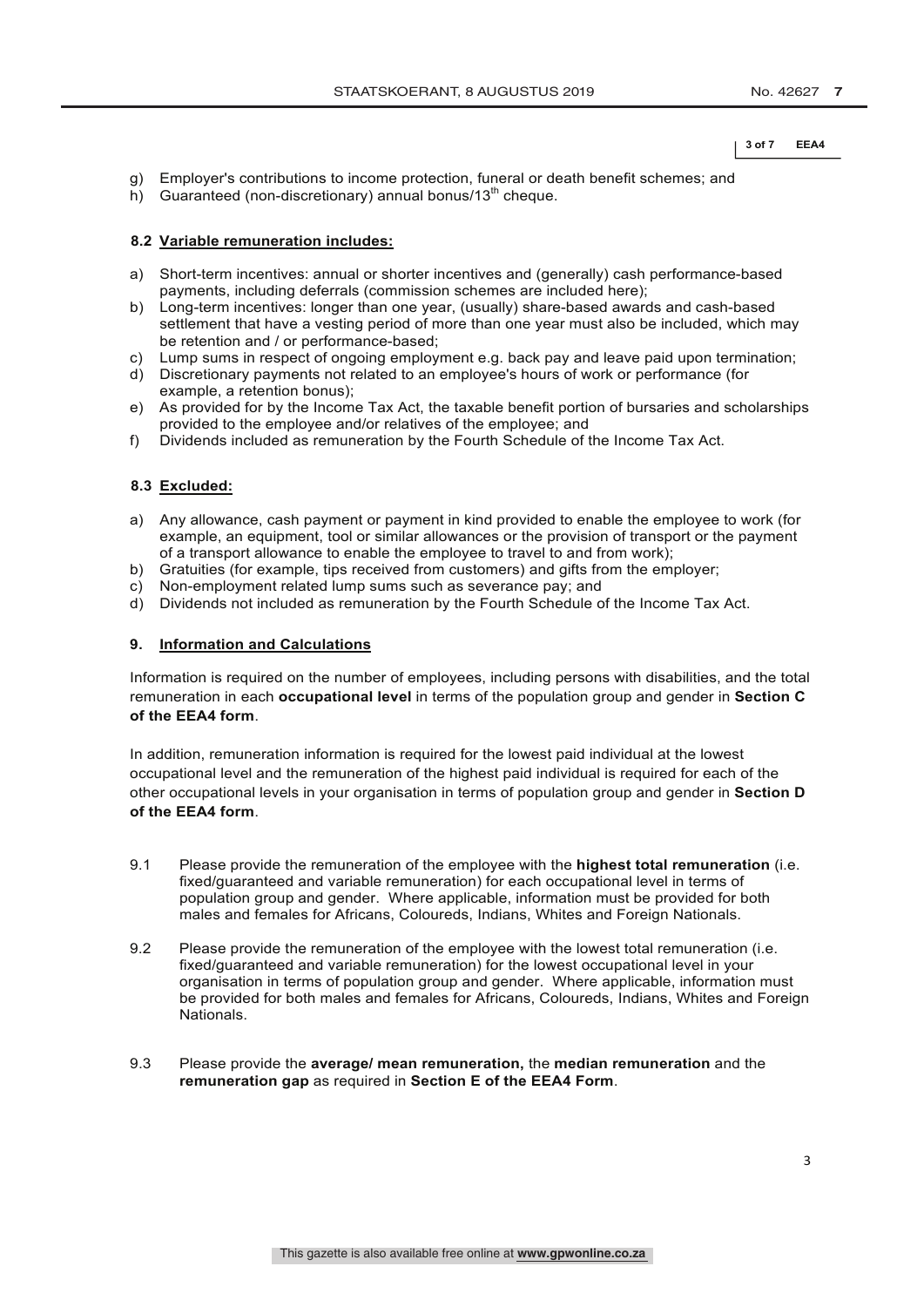| <br> <br> <br> <br> <br>                        |
|-------------------------------------------------|
|                                                 |
|                                                 |
|                                                 |
|                                                 |
|                                                 |
|                                                 |
|                                                 |
|                                                 |
|                                                 |
|                                                 |
| Ĺ                                               |
|                                                 |
|                                                 |
|                                                 |
|                                                 |
|                                                 |
|                                                 |
|                                                 |
|                                                 |
|                                                 |
| I                                               |
|                                                 |
|                                                 |
|                                                 |
|                                                 |
|                                                 |
|                                                 |
|                                                 |
|                                                 |
|                                                 |
|                                                 |
|                                                 |
|                                                 |
|                                                 |
|                                                 |
|                                                 |
|                                                 |
| <b>WELC INFORMATIVE LINGER LOCAL/ICONTINUES</b> |
|                                                 |
|                                                 |
| i<br> <br>                                      |
|                                                 |
|                                                 |
|                                                 |
|                                                 |
|                                                 |

Please use the table below to indicate the number of employees, including persons with disabilities, and the total remuneration in terms of population group<br>and gender for each occupational level. In addition, please provi

| Occupational levels                         |                     |   |   | MALE |        |   |         | FEMALE |   | NATIONALS<br>FOREIGN |   | Total |
|---------------------------------------------|---------------------|---|---|------|--------|---|---------|--------|---|----------------------|---|-------|
|                                             |                     | ⋖ | ပ |      | $\geq$ | ⋖ | $\circ$ |        | ≥ | Σ                    | Щ |       |
|                                             | Number of employees |   |   |      |        |   |         |        |   |                      |   |       |
| Top Management                              | Total remuneration  |   |   |      |        |   |         |        |   |                      |   |       |
| Senior Management                           | Number of employees |   |   |      |        |   |         |        |   |                      |   |       |
|                                             | Total remuneration  |   |   |      |        |   |         |        |   |                      |   |       |
| Professionally qualified<br>and experienced | Number of employees |   |   |      |        |   |         |        |   |                      |   |       |
| specialists and mid-<br>management          | Total remuneration  |   |   |      |        |   |         |        |   |                      |   |       |
| academically qualified<br>Skilled technical | Number of employees |   |   |      |        |   |         |        |   |                      |   |       |
| management,<br>and, junior                  | Total remuneration  |   |   |      |        |   |         |        |   |                      |   |       |
| discretionary decision<br>Semi-skilled and  | Number of employees |   |   |      |        |   |         |        |   |                      |   |       |
| making                                      | Total remuneration  |   |   |      |        |   |         |        |   |                      |   |       |
| Unskilled and defined                       | Number of employees |   |   |      |        |   |         |        |   |                      |   |       |
| decision making                             | Total remuneration  |   |   |      |        |   |         |        |   |                      |   |       |
| TOTAL PERMANENT                             | Number of employees |   |   |      |        |   |         |        |   |                      |   |       |
|                                             | Total remuneration  |   |   |      |        |   |         |        |   |                      |   |       |
|                                             | Number of employees |   |   |      |        |   |         |        |   |                      |   |       |
| Temporary employees                         | Total remuneration  |   |   |      |        |   |         |        |   |                      |   |       |
| <b>TOTAL</b>                                | Number of employees |   |   |      |        |   |         |        |   |                      |   |       |
|                                             | Total remuneration  |   |   |      |        |   |         |        |   |                      |   |       |

This gazette is also available free online at www.gpwonline.co.za

 $\overline{a}$ 

EEA4

4 of 7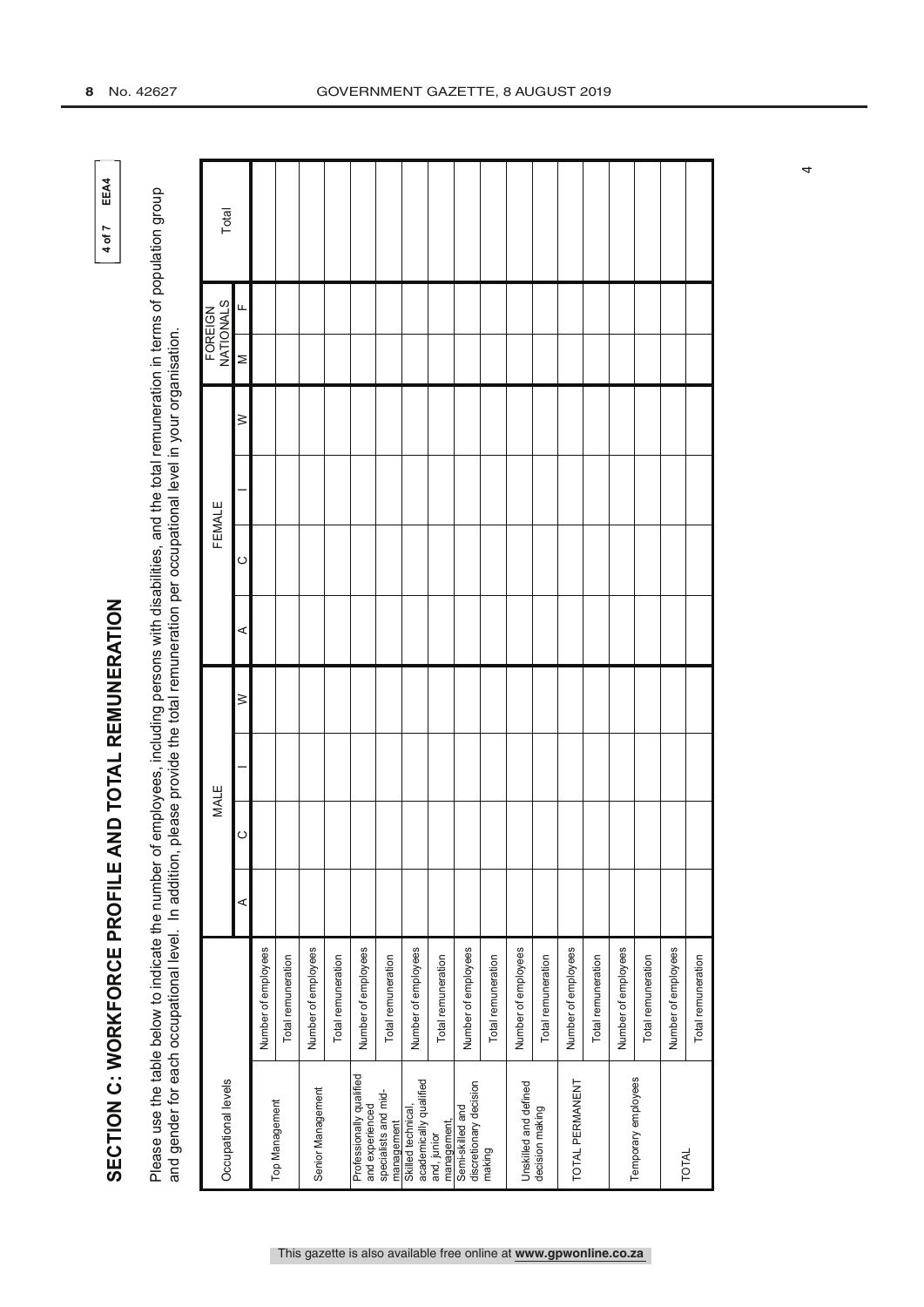|                                       | SECTION D: SECTION D: FIXED / GUARANTEED AND VARIABLE REMUNATION                                                                                                                                                                                                                                                                                                                                                                                                                                                                                                                                                                                       |   |   |             |        |   |   |        |                                                                                                       |                             |  |
|---------------------------------------|--------------------------------------------------------------------------------------------------------------------------------------------------------------------------------------------------------------------------------------------------------------------------------------------------------------------------------------------------------------------------------------------------------------------------------------------------------------------------------------------------------------------------------------------------------------------------------------------------------------------------------------------------------|---|---|-------------|--------|---|---|--------|-------------------------------------------------------------------------------------------------------|-----------------------------|--|
|                                       | to be made between two employees with the same total remuneration, i.e. one employee having a higher fixed/guaranteed remuneration and the other<br>remuneration of the employee with the lowest total remuneration in your organisation in terms of population group and gender. Where a choice has<br>of population group and gender for all the occupational levels, except for the lowest occupational level in your organisation. Please provide the<br>employee having a higher variable remuneration, the employee with the higher variable remuneration, except at the lowest occupational level,<br>Please provide the remuneration of the em |   |   |             |        |   |   |        | ployee with the highest total remuneration (i.e. fixed/guaranteed and variable remuneration) in terms |                             |  |
|                                       | wherein an employee with the lowest variable remuneration should be chosen when completing the form below.                                                                                                                                                                                                                                                                                                                                                                                                                                                                                                                                             |   |   |             |        |   |   |        |                                                                                                       |                             |  |
|                                       | Occupational levels                                                                                                                                                                                                                                                                                                                                                                                                                                                                                                                                                                                                                                    |   |   | <b>MALE</b> |        |   |   | FEMALE |                                                                                                       | NATIONALS<br><b>FOREIGN</b> |  |
|                                       |                                                                                                                                                                                                                                                                                                                                                                                                                                                                                                                                                                                                                                                        | ⋖ | ပ |             | $\geq$ | ⋖ | ပ |        | ₹                                                                                                     | Σ                           |  |
|                                       | Fixed / Guaranteed                                                                                                                                                                                                                                                                                                                                                                                                                                                                                                                                                                                                                                     |   |   |             |        |   |   |        |                                                                                                       |                             |  |
| <b>Top Management</b>                 | Variable                                                                                                                                                                                                                                                                                                                                                                                                                                                                                                                                                                                                                                               |   |   |             |        |   |   |        |                                                                                                       |                             |  |
|                                       | <b>Total Remuneration</b>                                                                                                                                                                                                                                                                                                                                                                                                                                                                                                                                                                                                                              |   |   |             |        |   |   |        |                                                                                                       |                             |  |
|                                       | Fixed / Guaranteed                                                                                                                                                                                                                                                                                                                                                                                                                                                                                                                                                                                                                                     |   |   |             |        |   |   |        |                                                                                                       |                             |  |
| <b>Senior Management</b>              | Variable                                                                                                                                                                                                                                                                                                                                                                                                                                                                                                                                                                                                                                               |   |   |             |        |   |   |        |                                                                                                       |                             |  |
|                                       | <b>Total Remuneration</b>                                                                                                                                                                                                                                                                                                                                                                                                                                                                                                                                                                                                                              |   |   |             |        |   |   |        |                                                                                                       |                             |  |
| Professionally<br>qualified,          | Fixed / Guaranteed                                                                                                                                                                                                                                                                                                                                                                                                                                                                                                                                                                                                                                     |   |   |             |        |   |   |        |                                                                                                       |                             |  |
| experienced                           | Variable                                                                                                                                                                                                                                                                                                                                                                                                                                                                                                                                                                                                                                               |   |   |             |        |   |   |        |                                                                                                       |                             |  |
| specialists and mid-<br>management    | <b>Total Remuneration</b>                                                                                                                                                                                                                                                                                                                                                                                                                                                                                                                                                                                                                              |   |   |             |        |   |   |        |                                                                                                       |                             |  |
| Skilled technical,                    | Fixed / Guaranteed                                                                                                                                                                                                                                                                                                                                                                                                                                                                                                                                                                                                                                     |   |   |             |        |   |   |        |                                                                                                       |                             |  |
| qualified and, junior<br>academically | Variable                                                                                                                                                                                                                                                                                                                                                                                                                                                                                                                                                                                                                                               |   |   |             |        |   |   |        |                                                                                                       |                             |  |
| management,                           | <b>Total Remuneration</b>                                                                                                                                                                                                                                                                                                                                                                                                                                                                                                                                                                                                                              |   |   |             |        |   |   |        |                                                                                                       |                             |  |
| Semi-skilled and                      | Fixed / Guaranteed                                                                                                                                                                                                                                                                                                                                                                                                                                                                                                                                                                                                                                     |   |   |             |        |   |   |        |                                                                                                       |                             |  |
| decision making<br>discretionary      | Variable                                                                                                                                                                                                                                                                                                                                                                                                                                                                                                                                                                                                                                               |   |   |             |        |   |   |        |                                                                                                       |                             |  |
|                                       | <b>Total Remuneration</b>                                                                                                                                                                                                                                                                                                                                                                                                                                                                                                                                                                                                                              |   |   |             |        |   |   |        |                                                                                                       |                             |  |
| Unskilled and                         | Fixed / Guaranteed                                                                                                                                                                                                                                                                                                                                                                                                                                                                                                                                                                                                                                     |   |   |             |        |   |   |        |                                                                                                       |                             |  |
| defined decision<br>making            | Variable                                                                                                                                                                                                                                                                                                                                                                                                                                                                                                                                                                                                                                               |   |   |             |        |   |   |        |                                                                                                       |                             |  |
|                                       | <b>Total Remuneration</b>                                                                                                                                                                                                                                                                                                                                                                                                                                                                                                                                                                                                                              |   |   |             |        |   |   |        |                                                                                                       |                             |  |

EEA4

5 of 7

 $\mathsf{L}\mathsf{D}$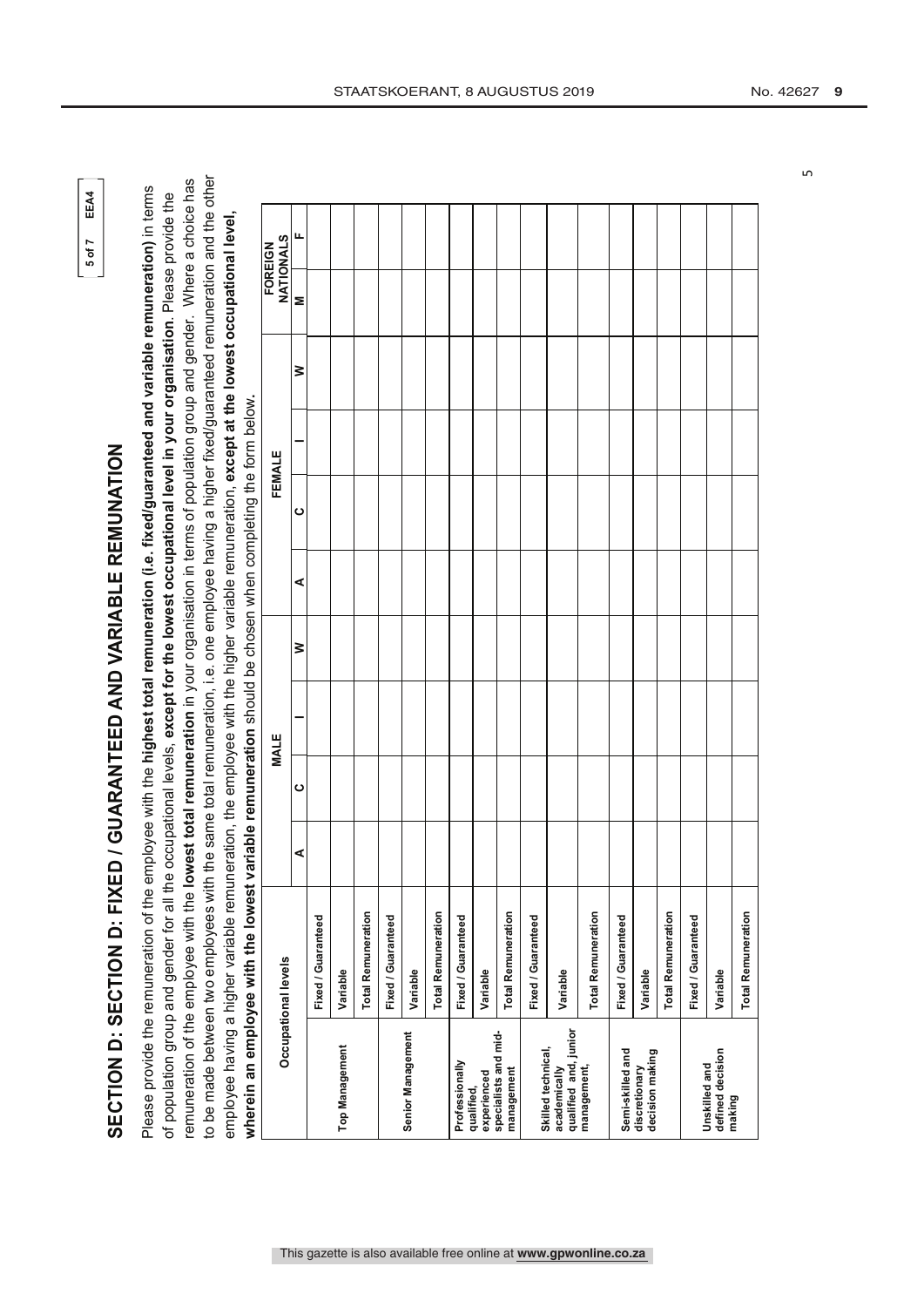| - 1<br>- 1<br>- 1<br>- 1 |
|--------------------------|
|                          |
|                          |
|                          |
| ļ                        |
| =<br>=<br>]              |
|                          |
|                          |
|                          |
|                          |
|                          |
|                          |
|                          |
|                          |
| Ì                        |
|                          |
|                          |
|                          |
|                          |
|                          |
|                          |
| <br> <br> <br> <br>      |
|                          |
| $\frac{1}{\sqrt{2}}$     |
| i<br>I                   |

Please note the average/ mean remuneration involves adding up a number of amounts in remuneration and dividing the total by the total number of<br>employees included in the total. The 'median'" is the "middle" value in a list

| the top 10% of your top earners?<br>What is the average annual remuneration of                                                                     | Average Annual<br>Remuneration        | œ        |  |
|----------------------------------------------------------------------------------------------------------------------------------------------------|---------------------------------------|----------|--|
| What is the average annual remuneration for the bottom 10% of your bottom earners?                                                                 | Average Annual<br>Remuneration        | $\alpha$ |  |
| your organisation?<br>What is the median earners remuneration in                                                                                   | <b>Median Earners</b><br>Remuneration | œ        |  |
| ras a policy in place to address and close the vertical gap<br>Please indicate whether your organisation h                                         | YES                                   |          |  |
| between the highest and lowest paid employees in your workforce? (Mark with X)                                                                     | $\frac{1}{2}$                         |          |  |
| How many times (e.g. 10x, 15x, 20x) is the vertical gap between the highest and lowest paid worker in your<br>organisation in terms of the policy? |                                       |          |  |
| Is the remuneration-gap between the highest and lowest paid employees in your organisation aligned to                                              | YES                                   |          |  |
| your policy? (Mark with X)                                                                                                                         | $\frac{0}{2}$                         |          |  |
| Are AA measures to address the remuneration gap included in your EE Plan? (Mark with X)                                                            | YES                                   |          |  |
|                                                                                                                                                    | $\frac{0}{2}$                         |          |  |
|                                                                                                                                                    | Seniority/length of service<br>ಹ      |          |  |
| Differentials that apply to your organisation. (Mark with X)<br>Please indicate a key reason for the Income                                        | Qualifications<br><u>ବ</u>            |          |  |
|                                                                                                                                                    | Performance<br>$\widehat{\mathbf{c}}$ |          |  |
|                                                                                                                                                    | Demotion<br>$\widehat{\sigma}$        |          |  |
|                                                                                                                                                    | Experiential training<br>ම            |          |  |
|                                                                                                                                                    | Shortage of skill<br>€                |          |  |
|                                                                                                                                                    | g) Transfer of business               |          |  |

GOVERNMENT GAZETTE, 8 AUGUST 2019

EEA4

6 of 7

 $\omega$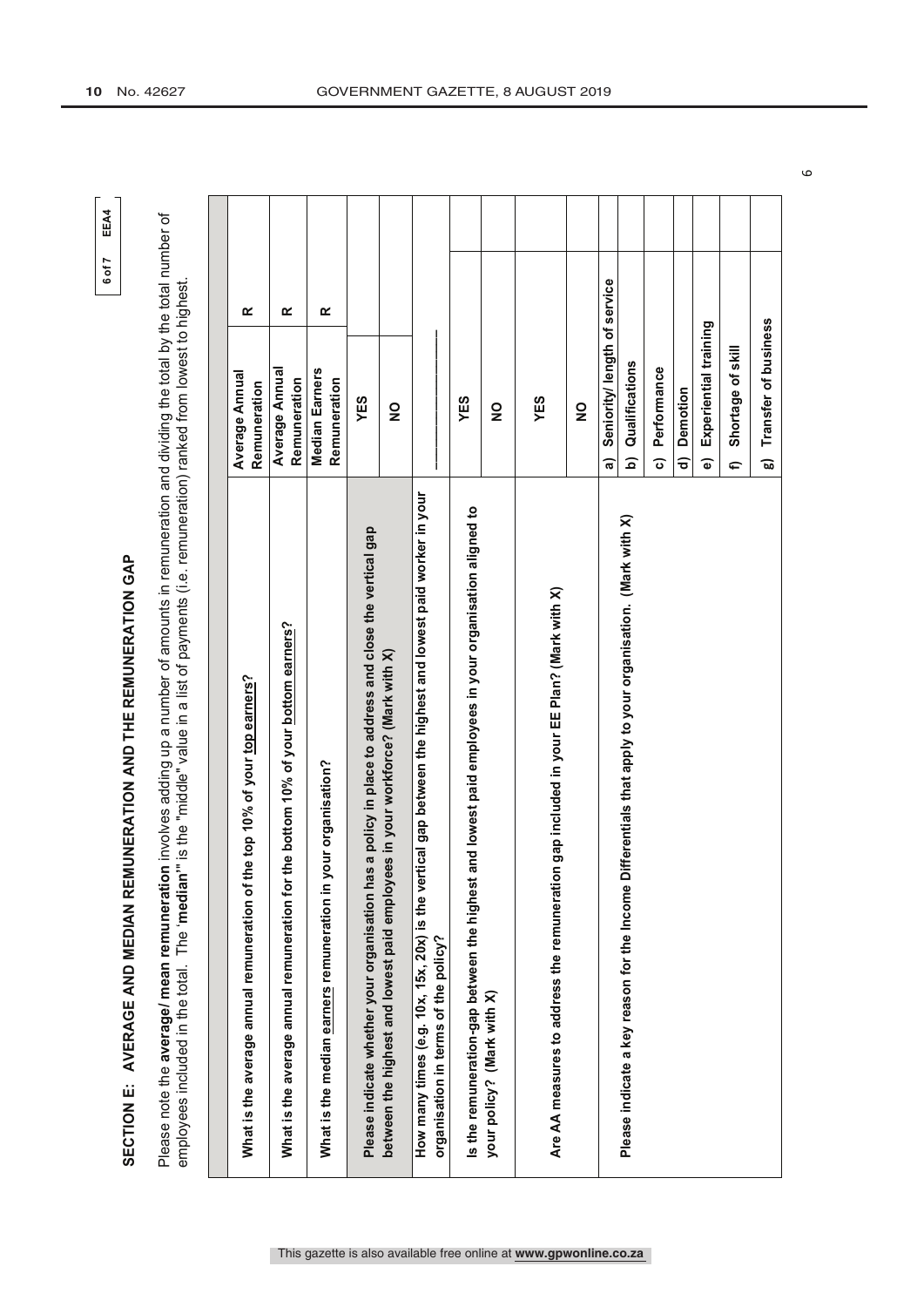7 of 7 EEA4

### SECTION F: Signature of the Chief Executive Officer/Accounting Officer

| <b>Chief Executive Officer /Accounting Officer</b>                         |
|----------------------------------------------------------------------------|
| ------------------------------------                                       |
| hereby declare that I have read, approved and authorized this information. |
|                                                                            |
|                                                                            |
|                                                                            |
| <b>Chief Executive Officer/Accounting Officer</b>                          |
|                                                                            |